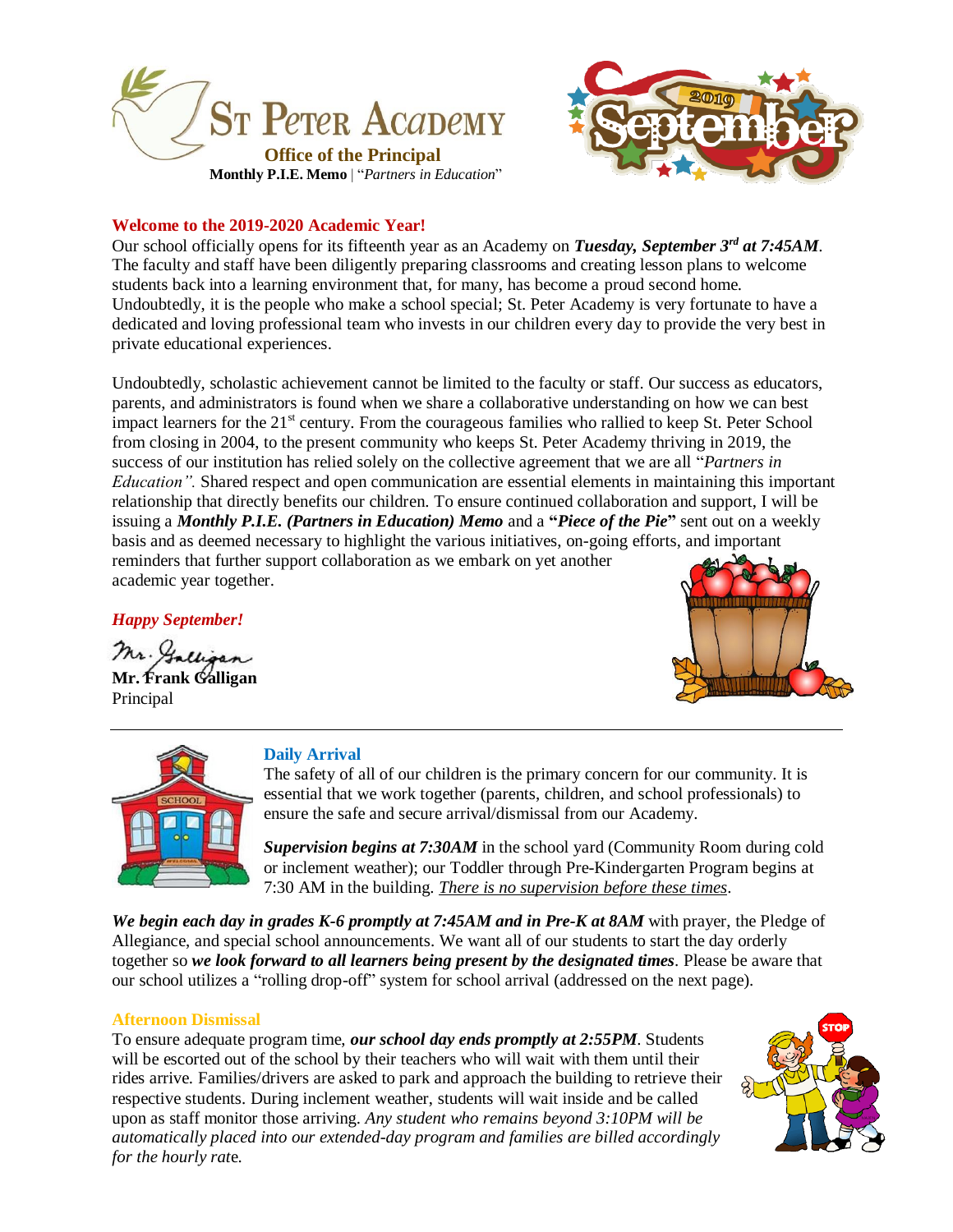

## **Rolling Drop-Off**

Students in grades K-6 should arrive to school via a rolling drop-off, in which they have all materials readily available with them in the car; parents/drivers pull up to the school by way of E Street, where they will be greeted by the Principal and/or a member of the Academy staff. Students should quickly leave the vehicle with their belongings and proceed to their designated locations. Students in our Toddler and Early Childhood program should be escorted in by parents.

**Please do not attempt to enter the school by way of double-parking**. Aside from being disrespectful to our neighbors leaving for work, it poses a serious safety concern for our school and the surrounding community. Parents who must enter the building for any reason are kindly asked to provide themselves with enough time to park legally and safely.

### **Extended Day Offerings and Important Program Changes**

Supervised extended day takes place *each school day (unless otherwise noted on the school calendar) from 2:55 – 6PM*. Any child who is present after 3:10PM is automatically placed into the extended day program for safety reasons. The cost of this service is \$10 per hour and it is billed weekly via email. Several professional staff members supervise students on campus in the community room and playground.



**New in 2019-2020** – *all parents or drivers are asked to enter through the front door of the school during extended care to be identified*; this is to ensure safety and organization. Upon identification, the child will then be called or escorted to the office via school radio with their belongings. At no time should parents retrieve students from the school yard or Community Room without being checked-in at the office.



#### **School Handbook**

The new administration of St. Peter Academy is currently collaborating with the faculty and staff of our school to revise and re-issue our Family Handbook to enhance the institutional experience, while ensuring equity for all. The new handbook is slated to be provided to the community in mid-September*. Until then, continued enrollment indicates an agreement by our students and families to abide by the policies and procedures of our school as laid out in this P.I.E. Memo, our Code of Community,*

*any "Piece of the P.I.E." supplements, and those clearly communicated by the Principal or classroom teacher until the handbook is issued*. Thank you in advance for your patience and understanding as we collectively work to ensure clear, concise, and equitable expectations for all in our Academy.

#### **New Policy -- Contacting Faculty and Staff**

Faculty and Staff may only communicate with families *in their official capacity as employees* of St. Peter Academy through school-issued modes: including, and strictly limited to, email and school telephones. *At no time should parents ask for, obtain, or contact teachers through their personal cell phone numbers, social media accounts, or email addresses to discuss school business*. This is to protect the privacy and safety of our staff and to ensure that necessary, professional boundaries are maintained.



Our school values open-door policies. Therefore, all school professionals are expected to respond to parent emails or phone inquiries promptly, usually within 24 hours on days that school is in session. Appointments can also always be made at a mutually convenient time on school days. If you have obtained any personal contact information in the past, we ask that you kindly discard it at this time. Thank you for your understanding and support of this important new policy.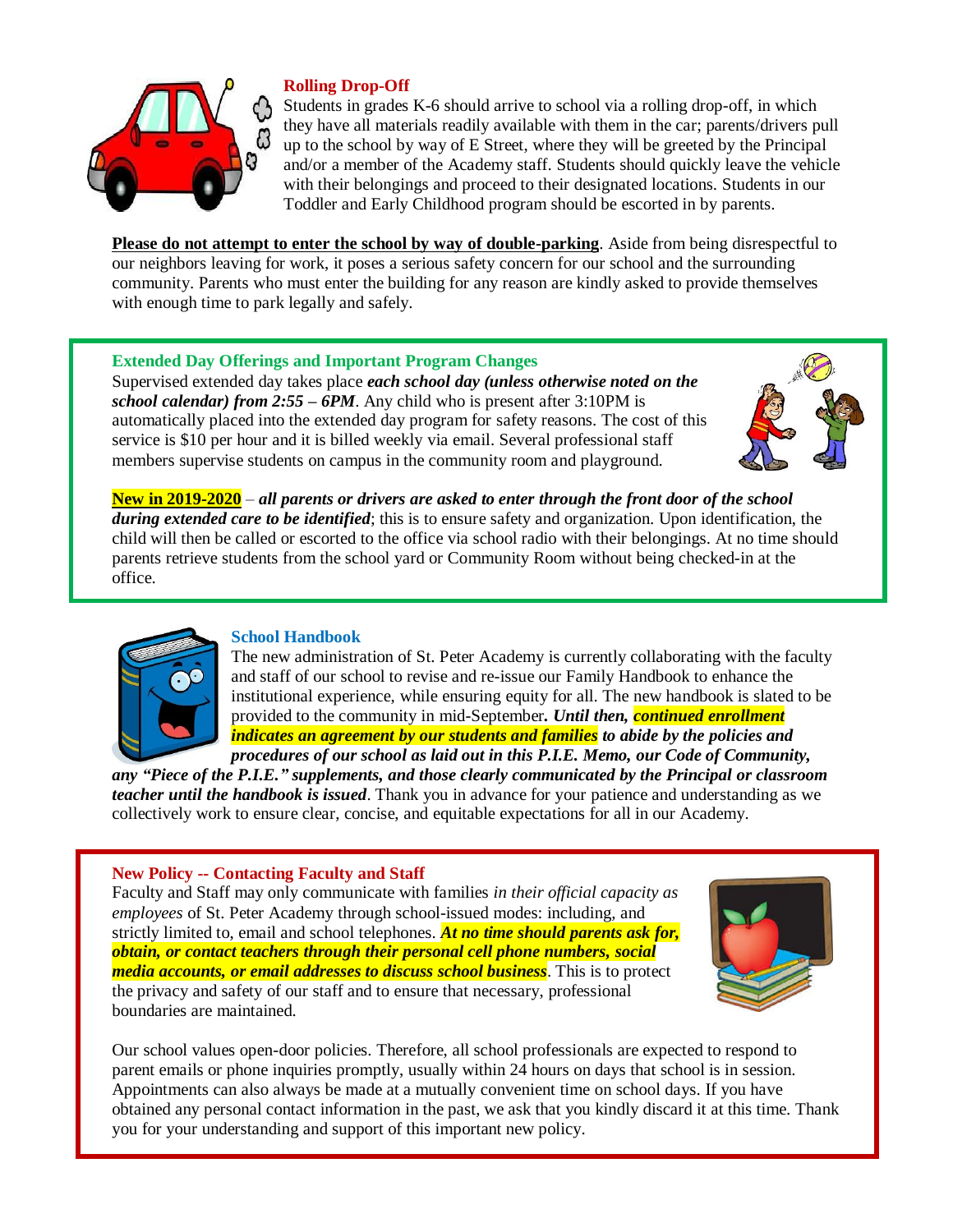# **Label Personal Items**



Please put your child's name on anything that has an opportunity to be left behind. Sunscreen, lunch bags, clothing, and personal items are often left around the school building and are easily returned to a student if the item has been labeled with the child's name.

## **Responsibility**

Even the most responsible child may find it difficult to care for expensive items brought into a busy and dynamic school environment. Please know that a child and his/her family are personally responsible for any item brought into our school. *In any school, independent, private, or otherwise, children will act their age*. Please be cautious if you allow children to bring expensive clothing, personal items, or technology to school (Any student cell phones are to be turned off and kept in the child's backpack). *Please know that St. Peter Academy will not assume liability for any individual's personal toys, manipulatives, electronic devices, or items*.





## *Exciting New Changes -* **Academy Leadership Team!**

Immediately upon arrival on August 19th, Mr. Galligan began meeting with faculty, staff, and community members on an individual basis. After many conversations, careful reflection, and a great concern for the mission and current needs of our school community, he is very happy to announce the strategic restructuring of our school organizational design and the establishment of an Academy-wide leadership team. This exceptional team of

educators will support him in his role as school principal while enhancing the experience of our students and families through a more detail-oriented leadership approach. We are confident that our Academy can only grow and continue to flourish with the time and talents of these very respected individuals. Additional information about these roles will follow in future newsletters!

## **Educational Learning Community Team**

These new roles are focused on providing increased support to the faculty and their related instructional programs through continuous collaboration with the Principal.

Mrs. Maria Blasi, *Division Director*, Lower Academy (Toddler – Grade K2) Mrs. Laura Hesek, *Division Director*, Upper Academy (Grades 1 – 6)

## **Academy Life Team**

These new roles are focused on providing increased support to enhance the experience of students and families through continuous collaboration with the Principal.

Ms. Ashley Crush, *Operations Coordinator of Specialized Programs* Mr. Christian Hennessey, *Coordinator of Student Activities* Mr. Jason Hubert, *Operations Coordinator of Student and Family Engagement*



#### *Starting Tuesday, September 3rd* **– Cultural Arts & Sciences Education (C.A.S.E.) Classes!**

The 2019-2020 C.A.S.E. classes include **Physical Education, Music, Visual Arts, and Foreign Language** (Spanish instruction). In the past, these have been often referred to as "Specials"; however, this title sends an implication that such courses are a privilege. As an Academy that strives to educate "the whole child" through our mission, we value these courses and consider them *necessities*. Subsequently, it is very important to us that we begin them on the first day of school for all students and with how we regard or title them moving forward.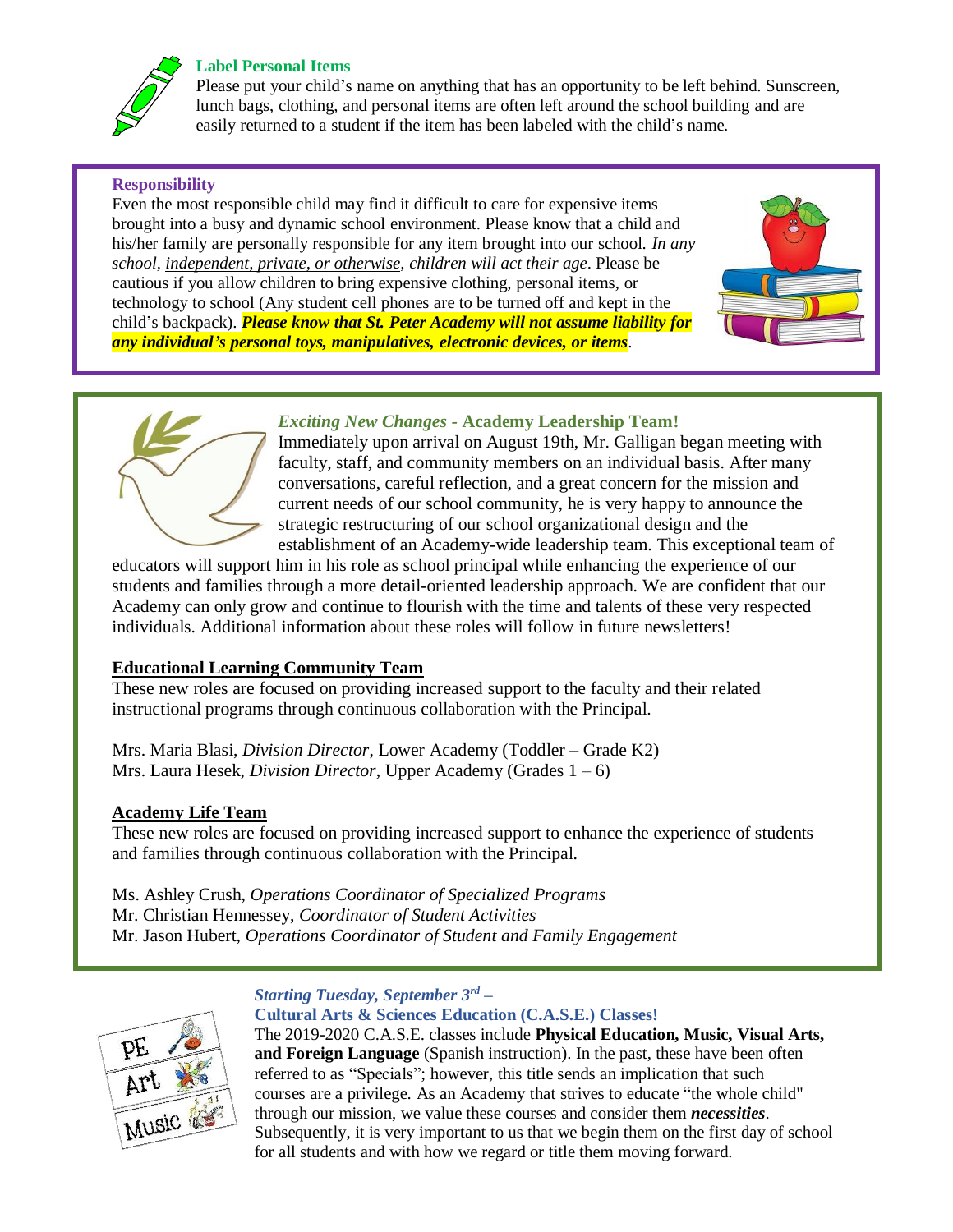#### **Welcome Ms. Brigid Grogin!**

Our new **Visual Arts teacher**, Ms. Grogin, comes to us from the Umana Academy of Boston, with experience as an intermediate drama director, visual arts teacher, and Spanish teacher in several private schools. She is a bilingual educator, holding a MA state license in education, with degrees from St. Joseph and Tufts University. We are confident that our students and parents will appreciate her warm, dedicated approach to providing a dynamic, hands-on experience for kids.





*New structure and premise* **- 2019-2020 Professional Days & Early Releases:** Discussions with faculty members, particularly those within our Toddler Program, indicated a significant desire to partake in the professional development offerings that have always been reserved for Elementary grade-level faculty in the past. The need to involve our entire staff on essential trainings or procedure briefings warranted a full closure of our Academy, too.

The first, upcoming **Professional Development Day on Friday, October 11th** will feature a seminar and training offered by Paratus Security. Faculty and Staff will gain valuable insight and undertake vital lockdown and evacuation training that will enhance the safety and security of our children. The day will also include important team-building and professional collaboration across all grade-levels; two features that have been largely absent in the past and are critical in moving our institution forward. The building will also be having lighting/electrical work done in the absence of our children. *Due to the closure of school for a full day in October and a full day in February, we have decreased the number of earlyrelease days from ten (10) to four (4) this year in order to maximize instructional time and further support the busy work schedules of our parents*.

#### **Fire, Lockdown, and Emergency Drills**

To ensure safety, and in accord with state mandates, our school will be running *an announced Fire Drill to students, faculty, and staff within the first week of classes*.



Thereafter, Fire Drills will be un-announced by the Principal on a monthly basis, with appropriate steps taken to promote sensitivity and ensure comfort for our toddlers and students with sensory issues. The unannounced factor is critical for identifying measures that need to be taken or rectified in the event of an actual fire emergency within our Academy.

*Lockdown and off-site evacuation drills will be conducted under state requirements in a sensitive, ageappropriate manner following protocols received during our school-wide Professional Development Day in October*. There is no phone communication or parent notification of any drill in progress; families will be notified in the event of an actual emergency.



#### **Nut-Free School**

Due to the high number of nut allergies, to protect and ensure the safety of our students, St. Peter Academy is designated as a "Peanut/Tree Nut Free" Community. Parents are asked to not send any nut-based food items to school that could pose a detriment to their child's friends. Thank you!

### **Coffee with the Principal**

After they drop off students, parents are invited to park their cars and stop into the school for informal conversation with the Principal and other parents on **Wednesday, September 4th from 7:45 – 9AM** (following our morning school assembly). Coffee and pastry will be available. Can't make it this time? The next "Coffee with the Principal" is scheduled for Wednesday, October 2nd! *Mr. Galligan looks forward to meeting you!*